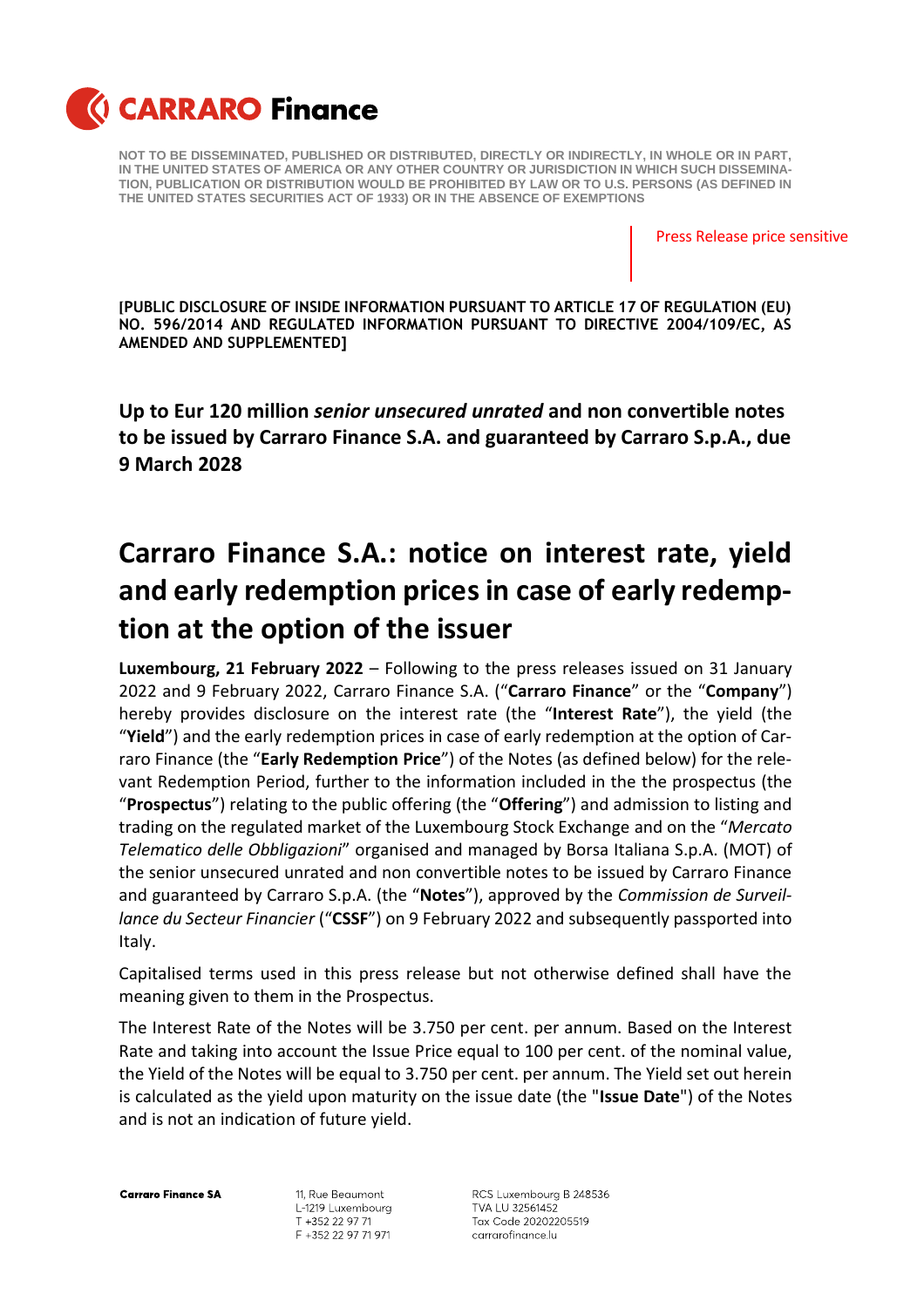

Press Release price sensitive

The Early Redemption Prices will be equal to 101.875 per cent. for the period from (and including) 9 March 2024 to (and including) 8 March 2025, 100.938 per cent. for the period from (and including) 9 March 2025 to (and including) 8 March 2026, 100.469 per cent. for the period from (and including) 9 March 2026 to (and including) 8 March 2027 (and 100 per cent. for the period from (and including) 9 March 2027 to (and including) 8 March 2028).

The Offering Period will commence on 23 February 2022 at 09:00 (CET) and will close on 1 March 2022 at 17:30 (CET), subject to amendment, extension or early closure by Carraro Finance and the placement agent, Equita SIM S.p.A.. Any amendment, extension or early closure will be disclosed by giving due notice in the manner set out in the Prospectus.

The Notes will be offered to the general public in Luxembourg and Italy and to (i) qualified investors (as defined in Article 2(1)(e) of Regulation (EU) 2017/1129 (the "**Prospectus Regulation**") or in the Prospectus Regulation as transposed into United Kingdom domestic legislation by virtue of the European Union Withdrawal Act 2018) in the European Economic Area and the United Kingdom; and (ii) institutional investors abroad, excluding the United States of America and any other country or jurisdiction in which the offer or sale of the Notes is prohibited by law or in the absence of exemptions.

Additional information, including the aggregate principal amount of the Notes, the number of Notes issued and the gross proceeds from the Offering will be made available purustuant to the methods set out in the Prospectus no later than the third business day following the end of the Offering Period.

Equita SIM S.p.A. will act as the placement agent and as appointed intermediary in charge to display sale proposals in relation to the Notes on the MOT.

Further information on the Notes is available in the Prospectus, which is made available on the Company's website [www.carrarofinance.lu](http://www.carrarofinance.lu/)

 $\sim$   $\sim$   $\sim$   $\sim$ 

This document and the information contained therein do not include or constitute an offer to sell securities, or a solicitation of an offer to purchase or subscribe securities in the United States or any other Country in which such offer or solicitation would be subject to authorisation by local authorities or otherwise prohibited by law (the "**Other Countries**") or for the benefit of U.S. Persons (as defined in the United States Securities Act of 1933, as amended (the "**Securities Act**")). Neither this document nor the information contained therein constitute or form part of an offer to sell, or a solicitation of an offer to buy, any securities in the United States.

**Carraro Finance SA** 

11, Rue Beaumont L-1219 Luxembourg T +352 22 97 71 F +352 22 97 71 971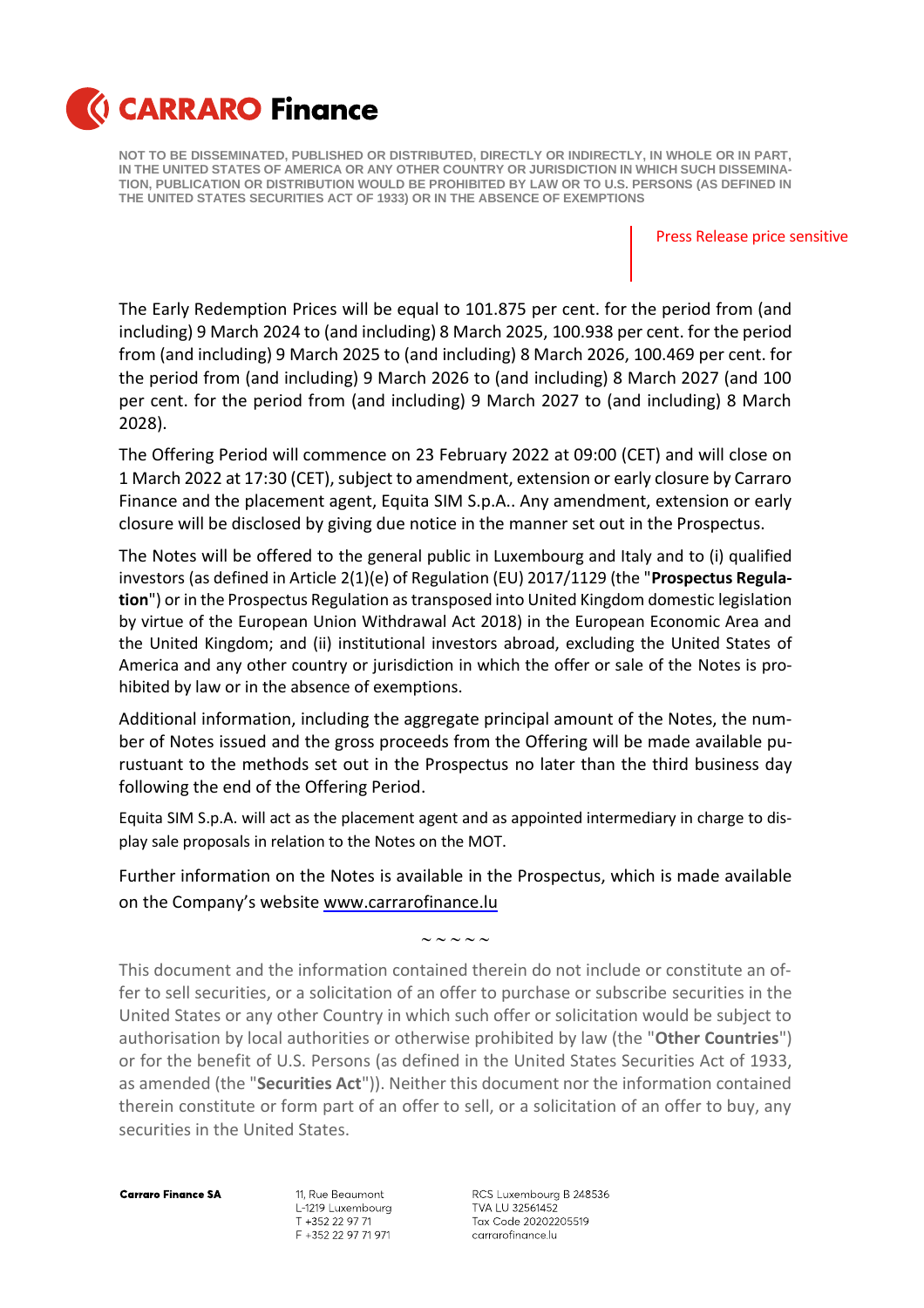

Press Release price sensitive

Any offer to the public will be made in Luxembourg and Italy on the basis of the Prospectus approved by the Luxembourg *Commission de Surveillance du Secteur Financier* and passported in Italy in accordance with applicable regulatory provisions. This document, any part of it or its distribution may not form the basis of, nor may reliance be placed on the same with respect to, any investment decision or arrangement. The Notes have not been and will not be registered in the United States under the Securities Act, or under the laws of Other Countries. The Notes may not be offered or sold in the United States.

In the United Kingdom, this press release is only intended for use by persons who (i) have professional experience in matters relating to investments falling within the scope of section 19(2) of the Financial Services and Markets Act 2000 (Financial Promotion) Order 2005 as amended (the "**Order**") or (ii) are "high net worth entities" and other persons to whom this press release may lawfully be sent as defined in Section 49(2) of the Order, or (iii) are persons referred to in Sections 48, 50 and 50A of the Order, or (iv) are persons to whom this press release may lawfully be sent under current legislation (collectively, the "relevant parties"). Any investment activity to which this release relates will be undertaken with, and be available exclusively to, relevant parties. Any party that is not a relevant party should not act on, or rely on, this communication and its contents.

This press release has been prepared on the assumption that any offer of securities pursuant to the Regulation (EU) no. 2017/1129 of the European Parliament and Council of 14 June 2017 (the "**Prospectus Regulation**") in any member State of the European Economic Area ("**EEA**") (each a "**Relevant Member State**"), and except in the case of a public offering in Italy and Luxembourg on the basis of an English language prospectus approved by the Luxembourg *Commission de Surveillance du Secteur Financier* and passported into Italy in accordance with applicable regulatory provisions together with the Italian translation of the summary note (the "**Permitted Public Offering**") will be made pursuant to an exemption from the requirement to publish a prospectus for offers of securities provided for in the Prospectus Regulations. Investors should not subscribe any securities to which this press release relates except on the basis of the information contained in the Prospectus.

This document is a press release and not a prospectus pursuant to the Prospectus Regulation.

Neither Equita SIM S.p.A., nor its directors, managers, employees, consultants or representatives accept any liability whatsoever or make any representation or warranty, either express or implied, as to the truthfulness, accuracy or completeness of the information relating to Carraro Finance and Carraro S.p.A., to their subsidiaries or affiliates (the "**Group**"), nor for any loss deriving from the use of this communication or its contents or in relation thereto.

**Carraro Finance SA** 

11, Rue Beaumont L-1219 Luxembourg T +352 22 97 71 F +352 22 97 71 971